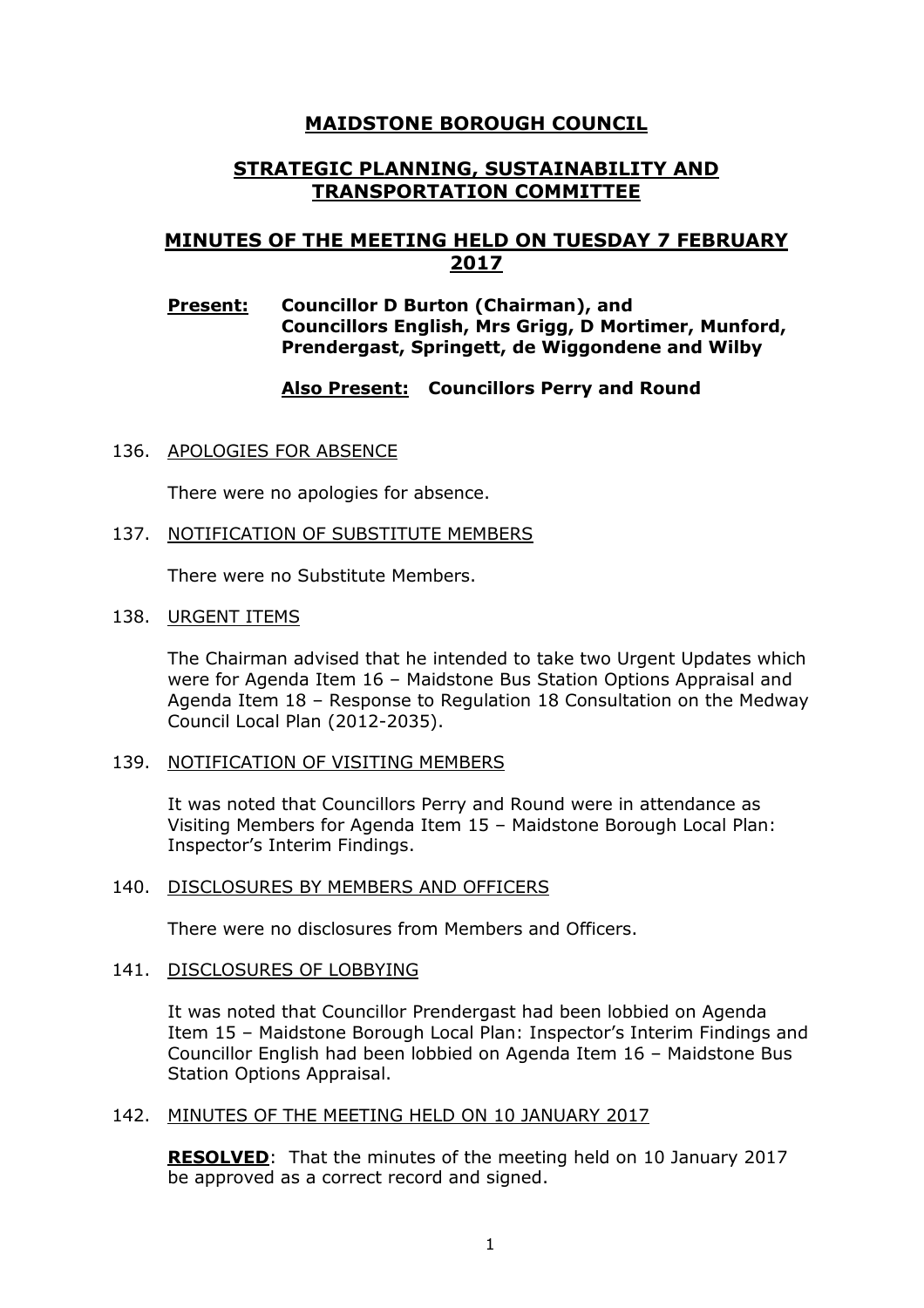## 143. PRESENTATION OF PETITIONS

There were no petitions.

### 144. QUESTIONS AND ANSWER SESSION FOR MEMBERS OF THE PUBLIC

There were no questions from members of the public.

#### 145. EXEMPT ITEMS

**RESOLVED**: That all items on the agenda be taken in public as proposed.

#### 146. COMMITTEE WORK PROGRAMME

The Chairman advised that the provisional date of 28 February 2017 for an additional meeting of the Committee would no longer be needed.

**RESOLVED**: That the Committee Work Programme be noted.

#### 147. OUTSIDE BODIES - VERBAL UPDATES

The Committee noted the Chairman's update on the projects he had been involved with on the Maidstone East redevelopment and the new gyratory system and tow path.

The Chairman also advised that he had attended a Forum on Transport Mobility (autonomous vehicles, big data and the Modern Transport Bill) and would share any information arising from it with the Committee as and when it was released.

**RESOLVED**: That the updates be noted.

#### 148. REPORT OF THE HEAD OF POLICY AND COMMUNICATIONS - STRATEGIC PLAN PERFORMANCE UPDATE Q3

The Policy and Information Manager presented a report on the Strategic Plan Performance Update Quarter 3 2016/17.

The Committee was asked to note that the three Key Performance Indicators (KPIs) had achieved their target for quarter 3 and performance had improved compared to the same quarter last year.

In response to questions from Members, the Policy and Information Manager advised:-

That the reason for an extension of time on some major applications was mainly due to the need to negotiate Section 106 Agreements.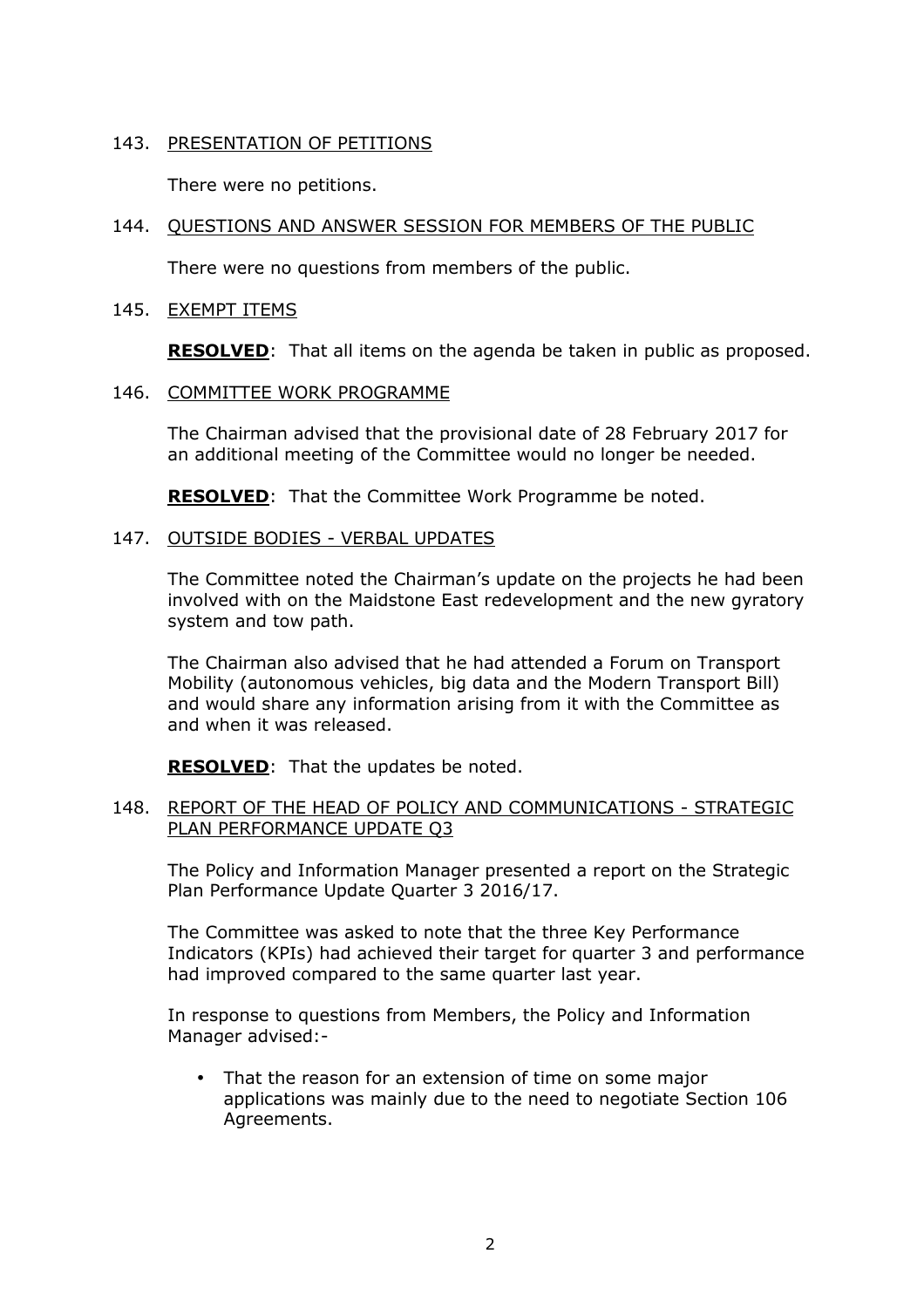• The data provided for the number of school journeys undertaken without a car was obtained from a third party and the exact timeframe was unknown.

The Committee noted that the performance indicators for each Service Committee would be reviewed in March once the Strategic Plan had been finalised by the Policy and Resources Committee.

## **RESOLVED**: That

- 1. The summary of performance for Quarter 3 of 2016/17 for Key Performance Indicators (KPIs) and corporate strategies and plans be noted;
- 2. It be noted where complete data was not currently available;
- 3. It be noted that no additional actions needed to be taken or amendments made to the Quarter 3 report.

### 149. REPORT OF THE DIRECTOR OF FINANCE AND BUSINESS IMPROVEMENT - THIRD QUARTER BUDGET MONITORING REPORT 2016/17

The Chief Accountant presented the report on the Third Quarter Budget Monitoring 2016/17.

The Committee was informed that the full year forecast was expected to show a net underspend of £233,000. This was mainly due to the reduction in agency staff and consultants being employed.

During the discussion the following points were noted:-

- that the street naming and numbering budget had exceeded target and may be significant for future budget planning
- that the car parking income indicated a strong demand for parking within the town centre

**RESOLVED**: That the revenue position at the end of the third quarter and the actions being taken or proposed to improve the position where significant variances had been identified, were noted.

#### 150. REPORT OF THE HEAD OF PLANNING AND DEVELOPMENT - MAIDSTONE BOROUGH LOCAL PLAN: INSPECTOR'S INTERIM FINDINGS

The Committee considered the report of the Head of Planning and Development on the Maidstone Borough Local Plan: Inspector's Interim Findings.

During the discussion the following was noted: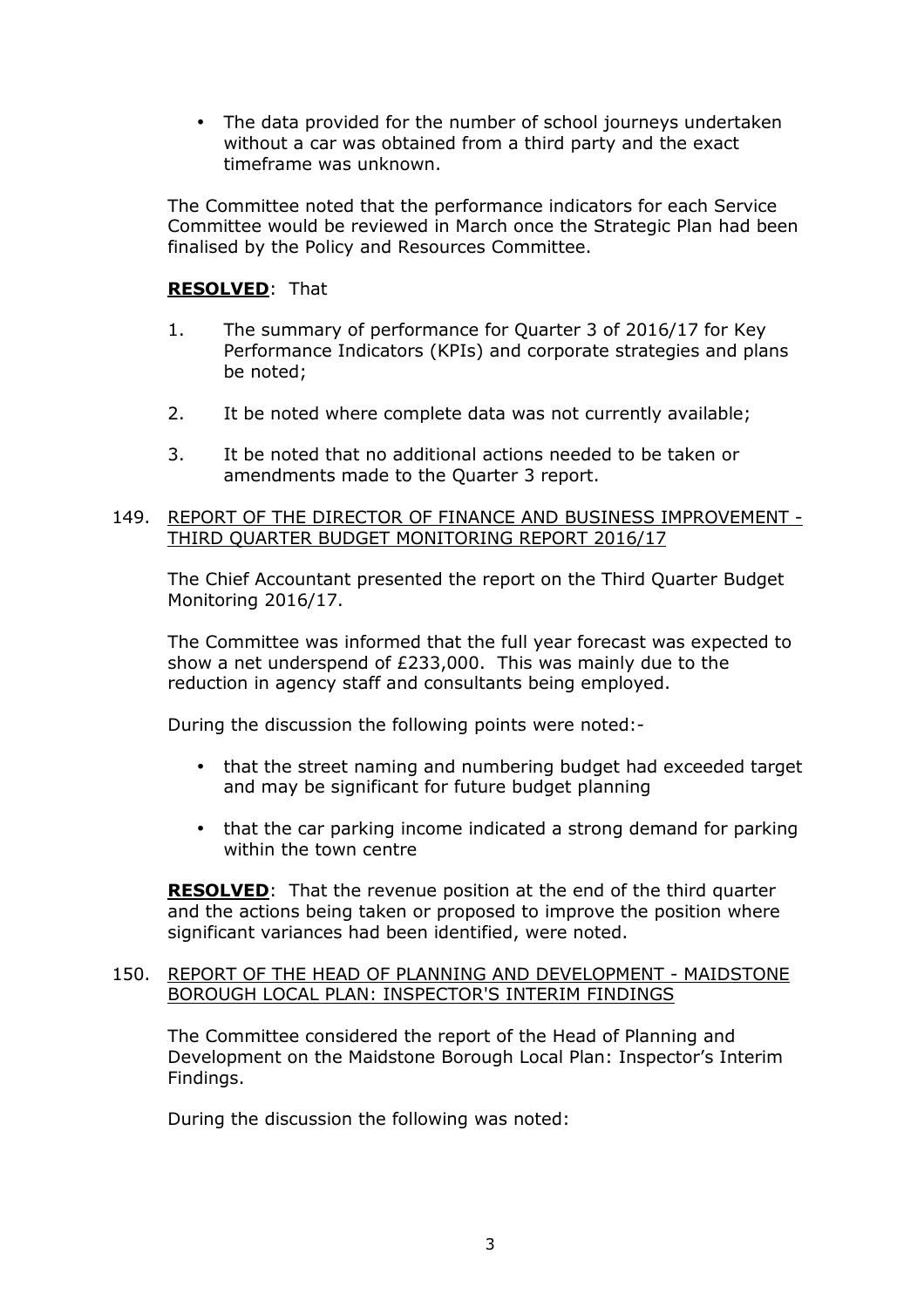- the Local Plan Inspector issued his interim findings on 22 December 2016.
- a report would be presented to the Committee in March on the proposed main Modifications and minor changes requesting approval for public consultation.
- a 6 week public consultation would commence after that. However. it was noted that this would only be for the Modifications and would not be an opportunity to reopen negotiations on other issues.
- further hearings may be necessary if the Inspector felt that the responses from the consultation required it.
- the Inspector may want to consider what impact the Government's White Paper would have on the Local Plan.
- the Inspector indicated that the Council may get the final report in late June.
- the report on adopting the Local Plan would be presented to the Committee and then go to Council for final approval.

In response to questions from Members, the Officer advised:-

- that the Council's formal position is that it has a 5.12 years land supply.
- any landowner could withdraw their land at any time, there would always be a risk of that happening.
- the bus providers have been very supportive on the delivery of sustainable transport and are keen to progress this.

The Committee expressed their appreciation of Officers having brought the Local Plan to this stage.

**RESOLVED:** That the report be noted.

#### 151. REPORT OF THE HEAD OF PLANNING AND DEVELOPMENT - MAIDSTONE BUS STATION OPTIONS APPRAISAL

The Planning Policy Manager presented a report on the Maidstone Bus Station Options Appraisal together with an urgent update.

The Committee was informed that Officers had undertaken a high level options appraisal of future improvements to bus interchange facilities in the borough, which would include improvements to air quality and the quality of bus services in Maidstone.

During the discussion the following points were made:-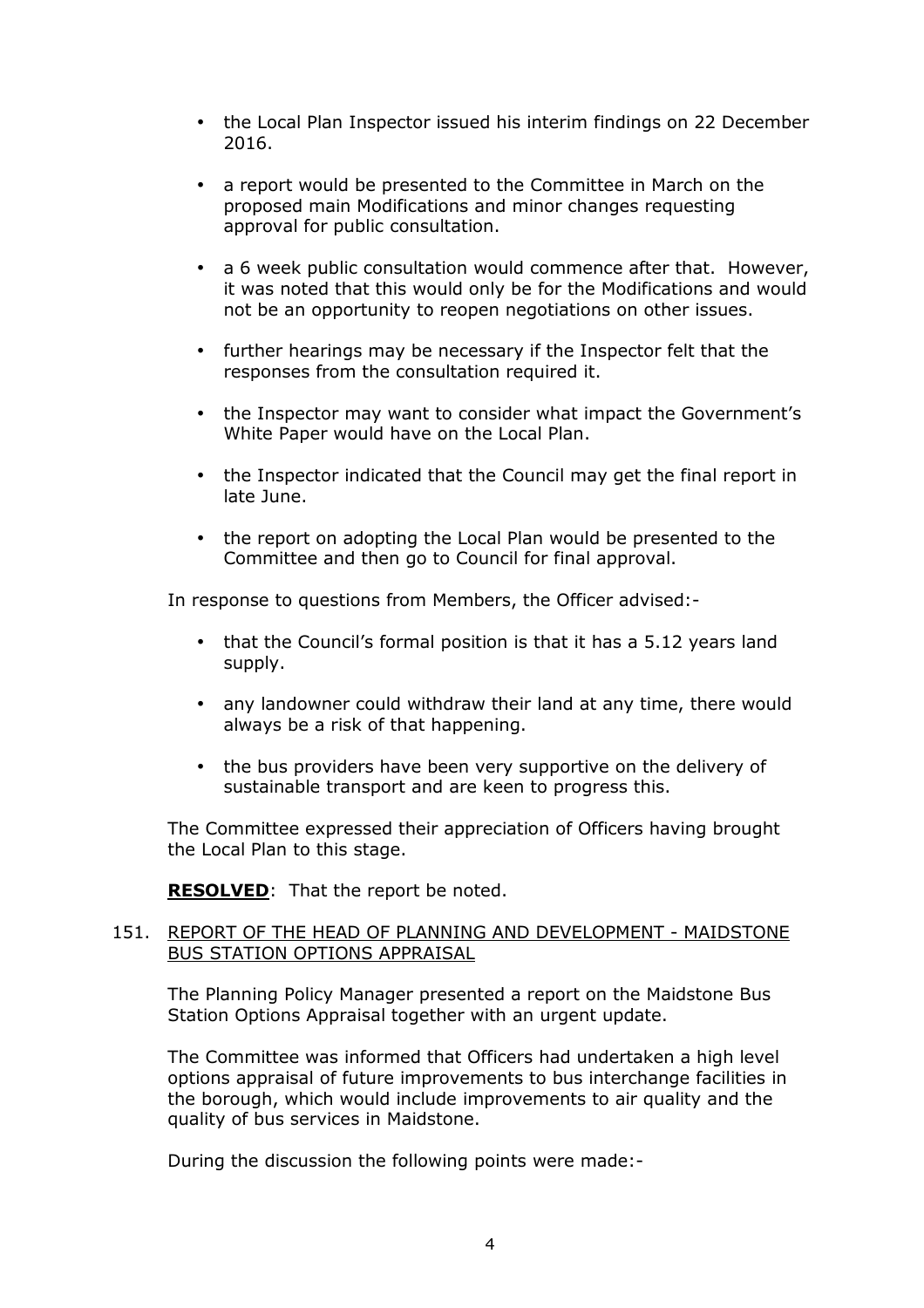- The town's railway stations should also be included in the study.
- There was a need to make the infrastructure more accessible so there could be an efficient way of getting from the bus to the train.
- The Council was required to deliver on mitigation with regard to poor air quality.
- The document needed to be a borough document with reference to all modes of transport.

#### **RESOLVED**: That:

- 1. The initial findings of the high level options appraisal were considered and noted;
- 2. Officers be instructed to undertake a study to investigate preferred options to improve bus interchange facilities within the borough with a view to incorporating future work on the Maidstone Town Centre Parking Strategy and Park and Ride Study with consideration of multi-module journey planning at a borough wide level;
- 3. A future report be brought to the Committee once an options appraisal has been undertaken and preferred options identified.

Voting: For: 9 Against: 0 Abstentions: 0

#### 152. REPORT OF THE HEAD OF PLANNING AND DEVELOPMENT - KENT MINERALS AND WASTE LOCAL PLAN 2013 - 2030: SAFEGUARDING SPD DRAFT

The Head of Planning and Development presented a report on Kent Minerals and Waste Local Plan 2013-2030: Draft Safeguarding Supplementary Planning Document (SPD) consultation response.

The Committee noted that Kent County Council (KCC) adopted the Kent Minerals and Waste Local Plan (KMWLP) 2013-2030 in July 2016 and it formed part of the "development plan" for Maidstone Borough. KCC had undertaken a consultation on its draft Safeguarding Supplementary Planning Document (SPD) and draft Statement of Community Involvement (SCI) during December and January. A response was submitted by this Council which was generally supportive of the draft SCI and provided some comments on the draft SPD. However, it did seek further clarification regarding the approach to assessing the mineral safeguarding implications of proposed development allocations in emerging Borough or District Local Plans and advocated that the process should be undertaken at a strategic level which would minimise cost and time implications for authorities producing Local Plans.

**RESOLVED**: That the consultation response sent to the Kent County Council Minerals and Waste Policy Team on 19 January 2017 be noted.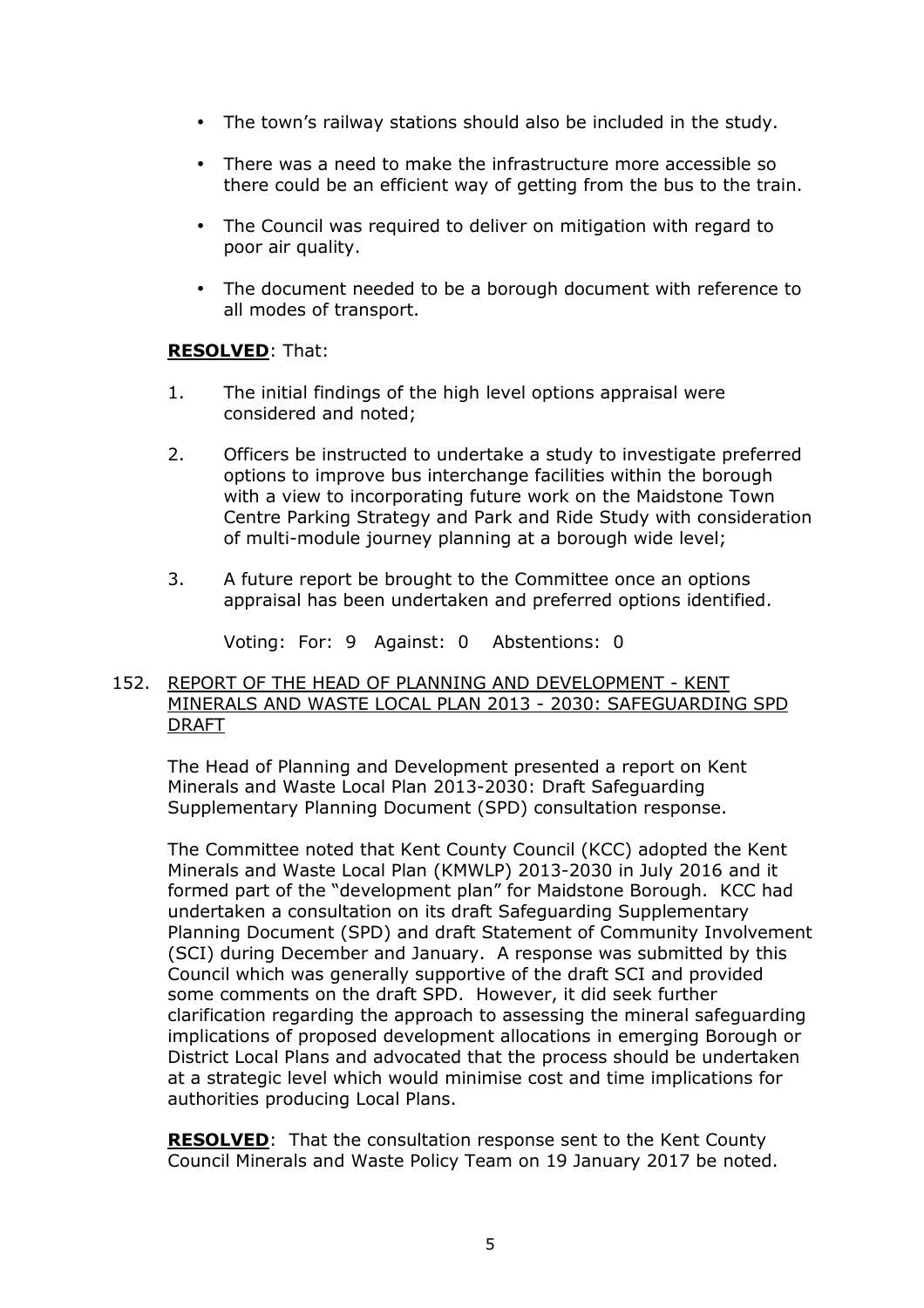### 153. REPORT OF THE HEAD OF PLANNING AND DEVELOPMENT - RESPONSE TO REGULATION 18 CONSULTATION ON THE MEDWAY COUNCIL LOCAL PLAN (2012-2035)

The Head of Planning and Development presented a report on the Response to Regulation 18 Consultation on Medway Council Local Plan.

The Committee was informed that in January 2016 Medway Council published the first stage of the draft Local Plan Regulation 18 Issues and Options for public consultation. This further consultation represented the next formal stage in the preparation of the draft Medway Local Plan.

During the discussion the following points were made:-

- that it was important that Officers fully engage with Medway to improve the transport links.
- in view of the Local Plan Inspector's comments on employment opportunities for Maidstone, discussions should be held with Medway Council.

**RESOLVED**: That Officers be instructed to send the formal response to Medway Council's Local Plan Regulation 18 consultation with an additional paragraph highlighting the Inspector's comments in relation to employment need.

Voting: For: 9 Against: 0 Abstentions: 0

### 154. REPORT OF THE HEAD OF PLANNING AND DEVELOPMENT - E-PLANNING: PARISH COPIES OF APPLICATIONS

The Head of Planning and Development presented a report on E-Planning – Parish copies of applications.

#### **The Committee was asked to note the next steps in the introduction of E-Planning which specifically relate to how information is provided to Parish Councils.**

It was noted that the Planning Support Shared Service was in the process of delivering its electronic planning project, which was part of the original vision for the shared service agreed by the council and was driving changes to achieve an efficient and modern planning service.

The Committee was informed that:

- the most efficient way for applicants to submit, and MKPS to receive applications was via the planning portal (i.e. electronically) as they were instantly available for all interested parties
- the Council received 70-75% of applications through the planning portal.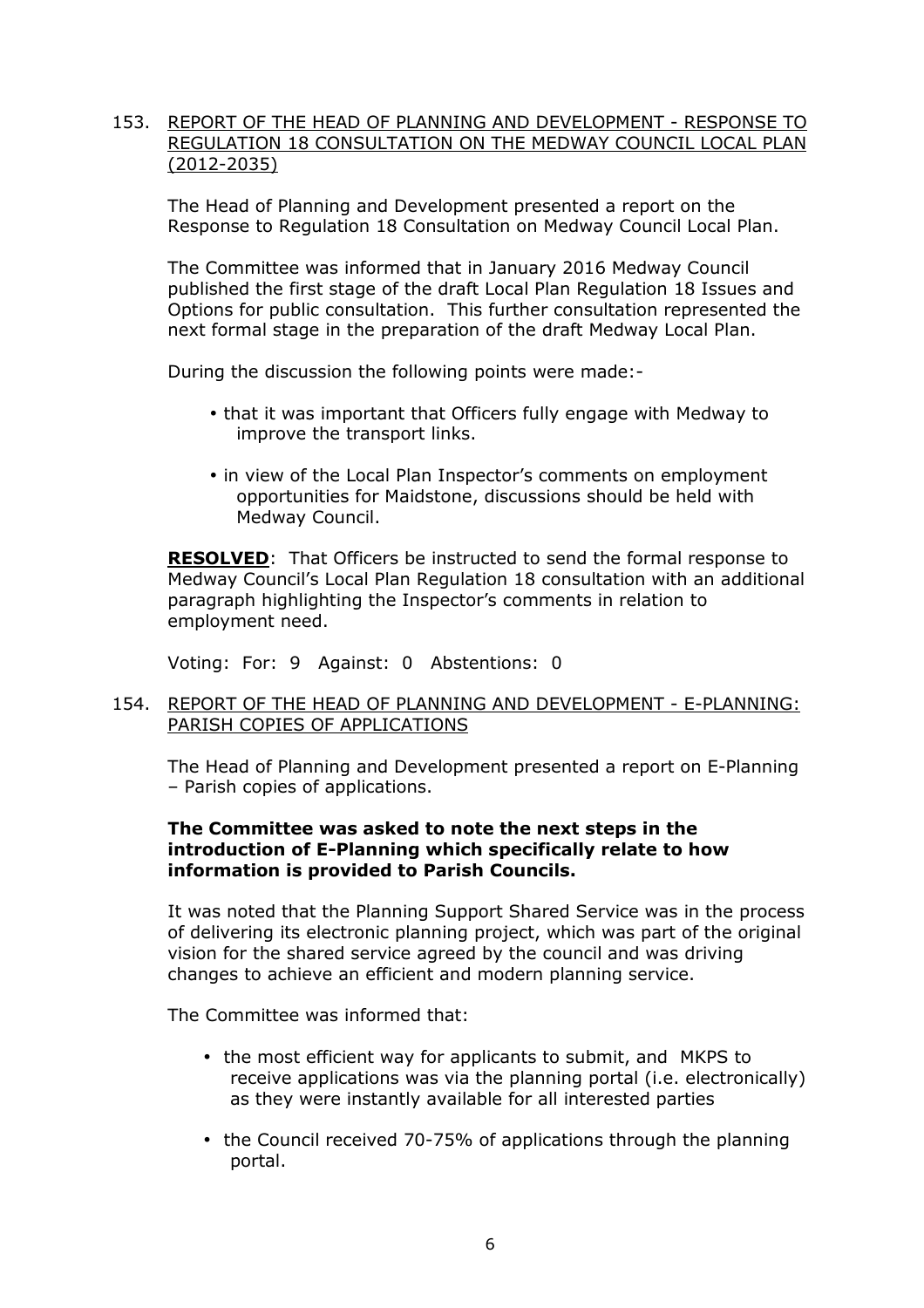- to maximise efficiency it was crucial that printing requirements in MKPS were reduced as they cost an estimated £60-75k a year for MKPS which was made up of printing of documents during validation, printing of letters, printing of applications for planning officers and printing of applications for parish councils.
- that the production of hardcopies of planning applications for parish councils was a significant proportion of the printing requirements of MKPS
- a number of options were proposed when the pilot project for paperless applications was started with parish councils in 2014. This was put on hold due to performance issues at that time. Those options had been revisited to test they are still viable
- the main barrier identified by parishes was poor quality broadband in some areas

During the discussion the following points were made:-

- That a consultation was carried out in 2014 but the results were not communicated to Parish Councils.
- That the results of the trials with some Parish Councils were also not communicated to Parish Councils.
- That it was impossible to look at planning application material on a laptop.
- Concern was expressed about the timeline of implementation. It was believed that the  $1<sup>st</sup>$  April was unworkable.
- That this change had not been budgeted for amongst the Parish Councils and had come just after the precepts had been communicated.

In response to the comments raised, the Mid Kent Planning Support Manager advised that:-

- There was nothing in the Parish Charter about printing of planning applications.
- The decision to make changes was an operational one and had been delegated to the Head of Planning and Development in the Constitution.
- It was agreed when the Planning Support Service became a Shared Service that a review would take place to look at modernising the planning system with a view to being paperless which would produce savings.